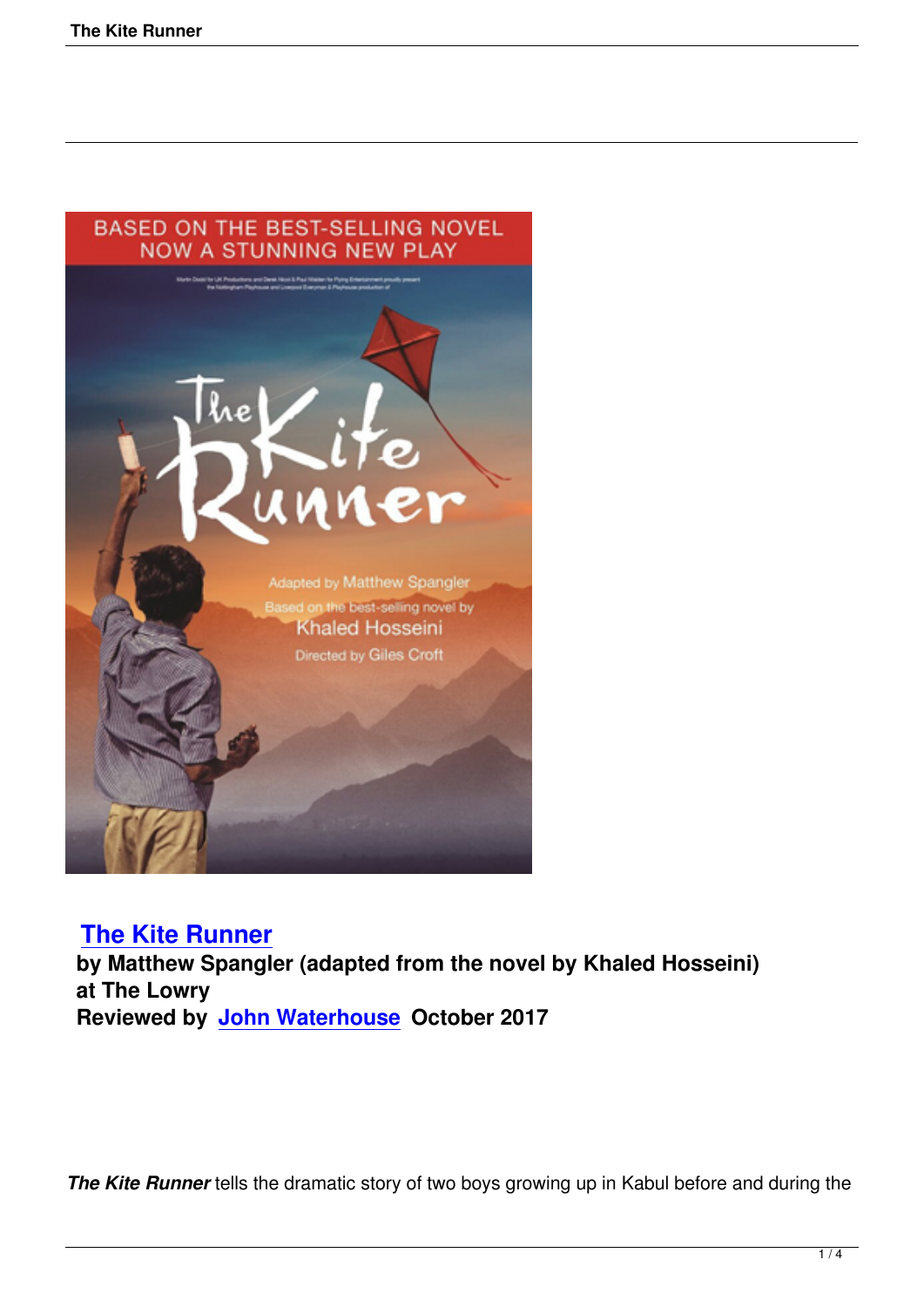time of the Taliban. It is a love story, a tale of betrayal and about the universal relationship between father and son. *The Kite Runner* is also a tale of two worlds; life in Afghanistan's ancient culture contrasted with modern, glitzy America, as one of the friends attempts to live in a very different society. It is no co-incidence the author of the original novel, published in 2003, Khaled Hosseini is himself an Afghan/American.

The story is probably best known through the film version, the premiere of which scheduled for November 2006 had to be put back six weeks in order to get child stars out of Afghanistan after they received death threats. Whilst well-received in the West, being put forward for several awards, the film drew outrage in Afghanistan itself because of the depiction of ethnic tensions, with accusations the lives and security of the people had been 'played around with'.

The stage version, in developmental format, was first produced only a few weeks after the film's premiere, with the writer **Matthew Spangler** having grown up in San Francisco at the same time as Hosseini, meeting him for the first time through a mutual friend in March 2006. After reading the book, Spangler felt inspired to dramatize it because there was just so much to the story, both in terms of people and themes. He is now a professor of Performance Studies at San Hose University.

The work in bringing a play of this magnitude to life is immense, with a cast of thirteen and a lot of action in the story plus a range of challenging back-drops. The Director **Giles Croft** uses a stylised mix of lighting, backdrops and huge canopies representing kites and frequently changing shape, to create powerful images which do full justice to the settings, allowing us to concentrate on the actors as they collectively take us through various aspects of Afghan life. The sound of ethnic drumming, played superbly on stage by

## **Hanif Khan**

, adds considerably to the atmosphere and a range of changing moods, keeping the audience constantly in rapt attention. If you don't think a drum can add considerably to creating a range of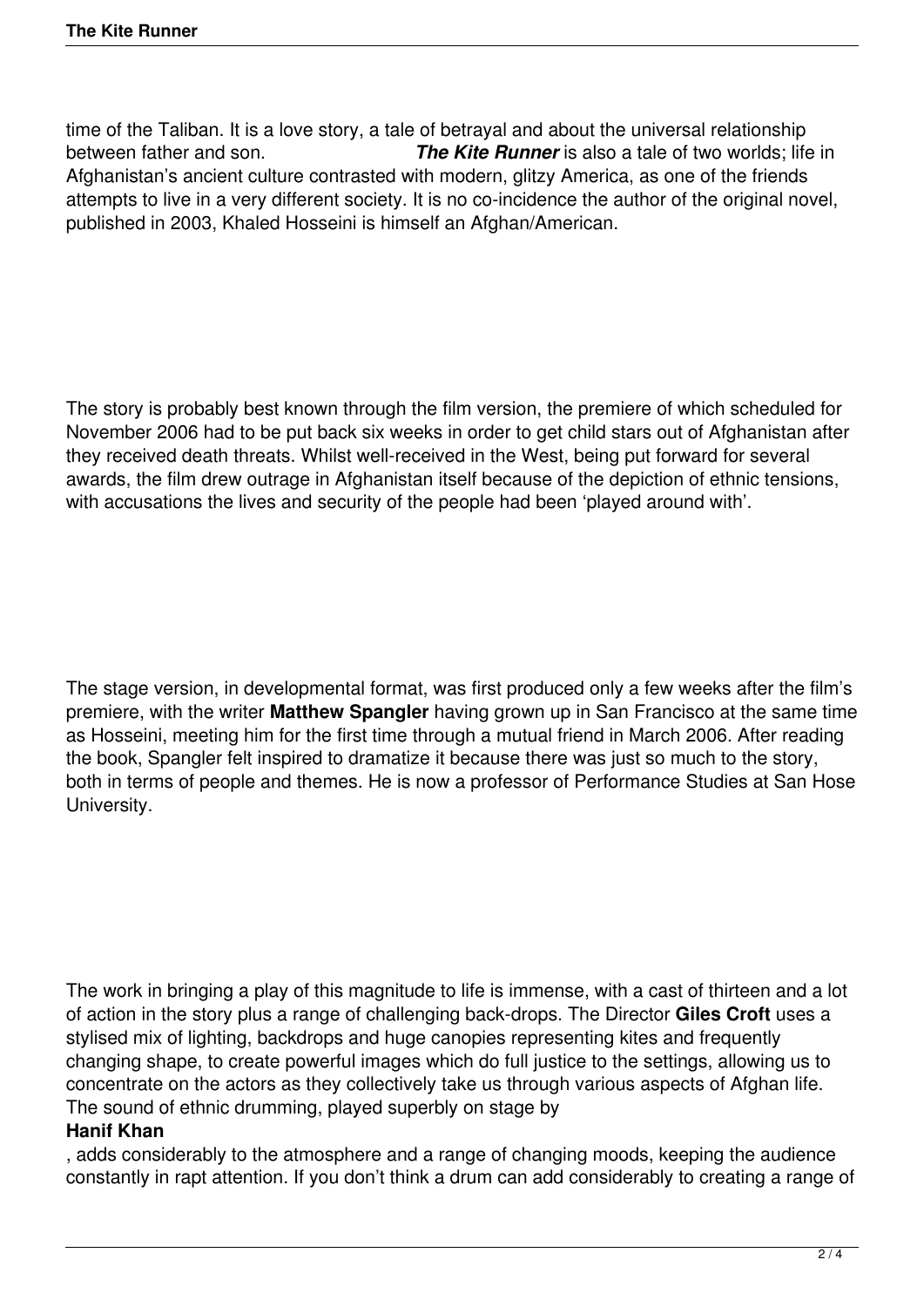moods, come see this show.

The initial kite running scenes provide a playful pretext to the drama about to unfold, showing community life as two friends indulge in a centuries-old pastime which was to be eventually banned by the Taliban as a distraction from Islam. There is a genuine warmth between Amir played by **David Ahmad** and Hassan played **Jo Ben Ayed**. There is also a real sense of another world being created on the stage as we are introduced to a wealth of characters. A stand-out performance for me was given by

### **Emilio Doorgasingh**

as Amir's father Baba, who perhaps understandably cannot let of go of his prejudices against Russians even if they are emigres like himself in the USA.

There are also some charming scenes between Amir and Soraya played by **Amiera Darwish**, who blossoms with the freedoms enjoyed by women in the West after they arrive in the USA. Credit must also be given to

## **Karl Seth**

who portrays six different characters, each with a distinct identity and providing some of the few lighter elements in the story. A personal favourite was the friendly Russo/American Dr Scheider; US-born but unfortunately still too Russian for Baba. The only bit which did not quite work for me was the transformation of Assef, well played by

#### **Bhavin Bhatt**

as the childhood bully but as a Taliban leader in sunglasses, where there were echoes of a pantomime villain (but that is a minor point).

Overall, a very thought-provoking production, excellently staged and performed with passion and feeling.